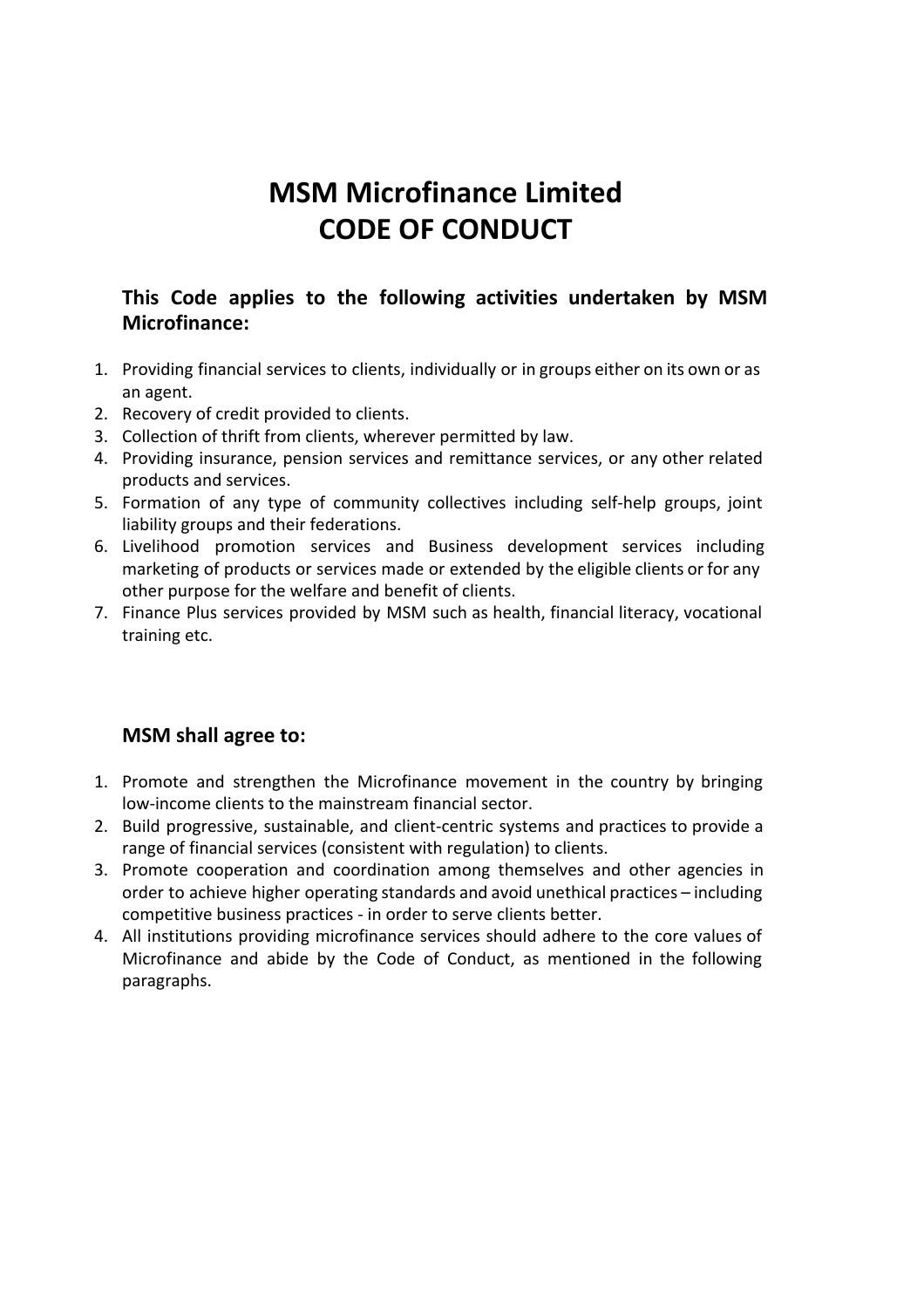# **Integrity and Ethical Behavior:**

- 1. MSM Shall design appropriate board approved policies and operating guidelines to treat clients and employees with fairness and dignity.
- 2. MSM shall incorporate transparent and professional governance system to ensure that staff and the persons acting on their behalf are oriented and trained to pie this code into practice.
- 3. The incentive structure for the staff should aim at promoting good business and service practices towards customers.
- 4. MSM shall educate clients on the code of conduct and its implementation.

#### **Transparency**

- 1. MSM shall disclose all terms and conditionsto the client, in a form and manner that is understandable, for all services offered. Disclosure shall be made prior to disbursement in accordance with the Reserve Bank of India's(RBI) Fair Practices Code through the following documents.
	- a. Individual sanction letter
	- b. Loan card
	- c. Loan schedule
	- d. Passbook

Further, disclosure shall be made through Group/Centre meetings for securing clients' informed consent.

- 2. MSM shall communicate all the terms and conditions for all products/services offered to clients in the official regional language or a language understood by them.
- 3. At the minimum, the MSM shall disclose the following terms:
	- a. Rate of interest on a reducing balance method
	- b. Processing fee
	- c. Any other charges or fees howsoever described
	- d. Total charges recovered for insurance coverage and risks covered
- 4. MSM shall communicate in writing, charges levied for all financial services rendered. Fee on non-credit products/services will be collected only after prior declaration to the client.
- 5. MSM shall follow RBI's guidelines with respect to interest charges.
- 6. Formal records of all transactions must be maintained in accordance with all regulatory and statutory norms, and borrowers' acknowledgment/acceptance of terms/ conditions shall form a part of these records.
- 7. Where a loan is not sanctioned against an accepted application, MSM shall disclose the reasons for rejection.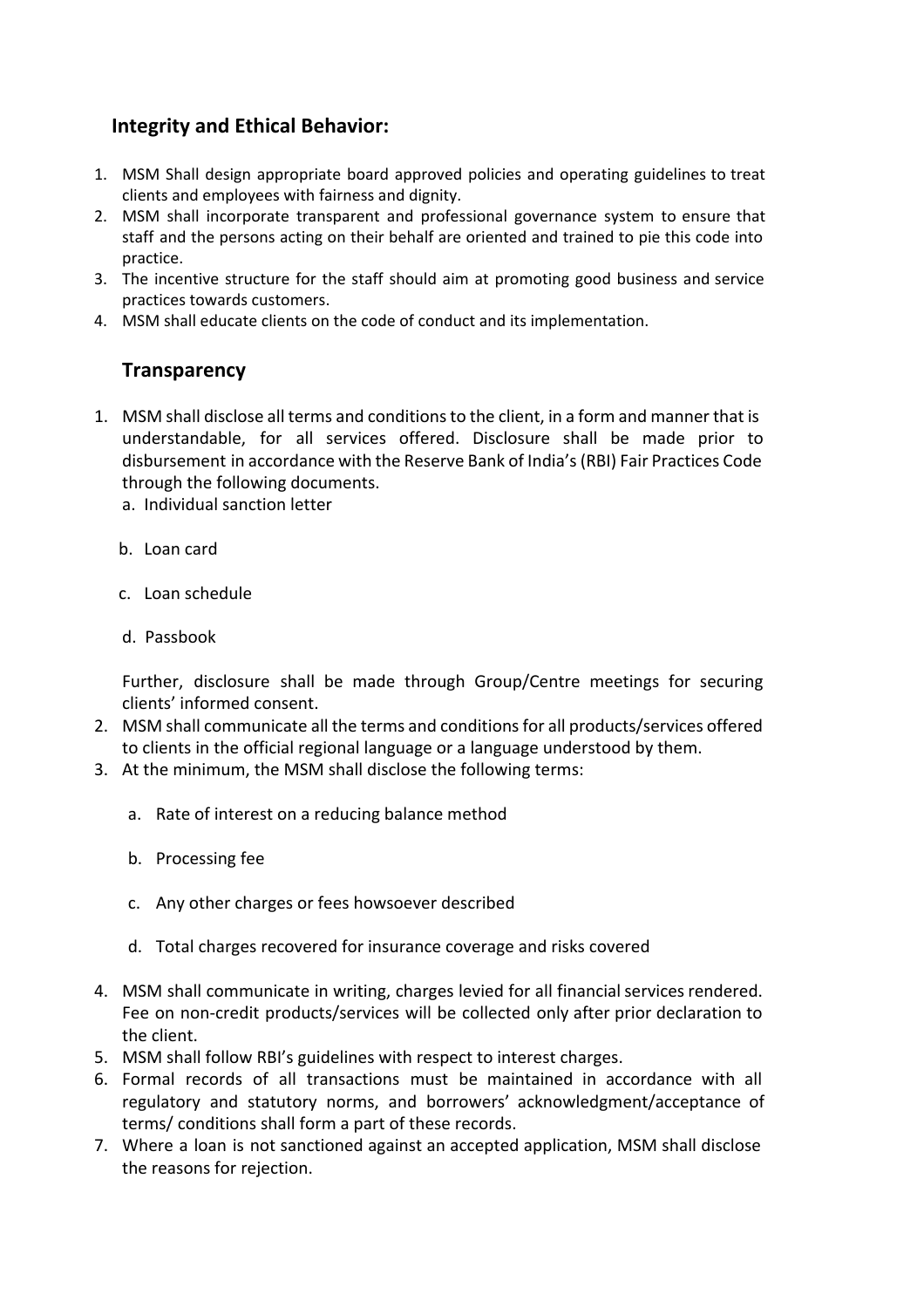8. Place in public domain the assessment reports on code of conduct compliance. **Client Protection**

#### **A. Fair Practices**

- 1. MSM shall ensure that the provision of micro finance services to eligible clients is as per RBI guidelines.
- 2. MSM shall offer only financial products and servicesthat have been approved by the concerned regulatory authority to their customers (even when acting as agents of other financial institutions).
- 3. MSM shall obtain copies of relevant documents from clients, as per standard KYC norms. Additional documents sought must be reasonable and necessary for completing the transaction.
- 4. The decision on loans must be taken within a reasonable time. MSM shall indicate the time limit within which customers can expect a decision on their application and if sanctioned, the time taken for disbursement of loan.
- 5. Products should not be bundled. The only exceptions to bundling may be made with respect to credit life, life insurance & livestock insurance products, which are typically offered bundled with loans. The terms of insurance shall be transparently conveyed to the client and must comply with RBI & Insurance Regulatory and Development Authority (IRDA) norms. Consent of the client shall be taken in all cases.

#### **B. Avoiding Overindebtedness**

- 1. MSM shall conduct proper due diligence as per their internal credit policy to assess the need and repayment capacity of client before making a loan and must only make loans commensurate with the client's ability to repay.
- 2. If a client hasloansfrom 2 separate MFIs, then irrespective of the source of the loans, a MSM shall not be the third lender to that client. This should be validated by the Credit Bureau Report prior to extension of the loan.
- 3. MSM shall not, under any circumstance, breach the total debt limit for any client, as prescribed by RBI. This should be validated by the Credit Bureau Report prior to disbursement of the loan.
- 4. MSM after due verification of credit bureau reports will ensure that loans given on the basis of joint liability of group of borrowers (JLG loan) is restricted to Rs 60,000<sup>1</sup> per borrower. Where the loan to a specific borrower exceeds Rs 60,000, or the loan takes the total debt of the borrower above Rs 60,000, such a loan should be given as an individual loan without involving the JLG. MSM will take necessary steps to have appropriate systems and staff with required competencies to deal with individual loans.
- 5. MSM s should carry out test checks of efficacy of their processes relating to avoidance of over-indebtedness through additional credit bureau reports on select sample of clients after loan disbursement.
- 6. To reduce the errorsin identification of borrowersin credit bureau reports, MSM will move towards adoption of UIDAI number (Aadhaar number) based KYC within a two year period (from the day this COC comes into effect). As an initial measure, MSM s will ensure that while providing second and subsequent cycle loans the borrowers are identified with their Aadhaar number as part of KYC. The Aadhaar numbers will then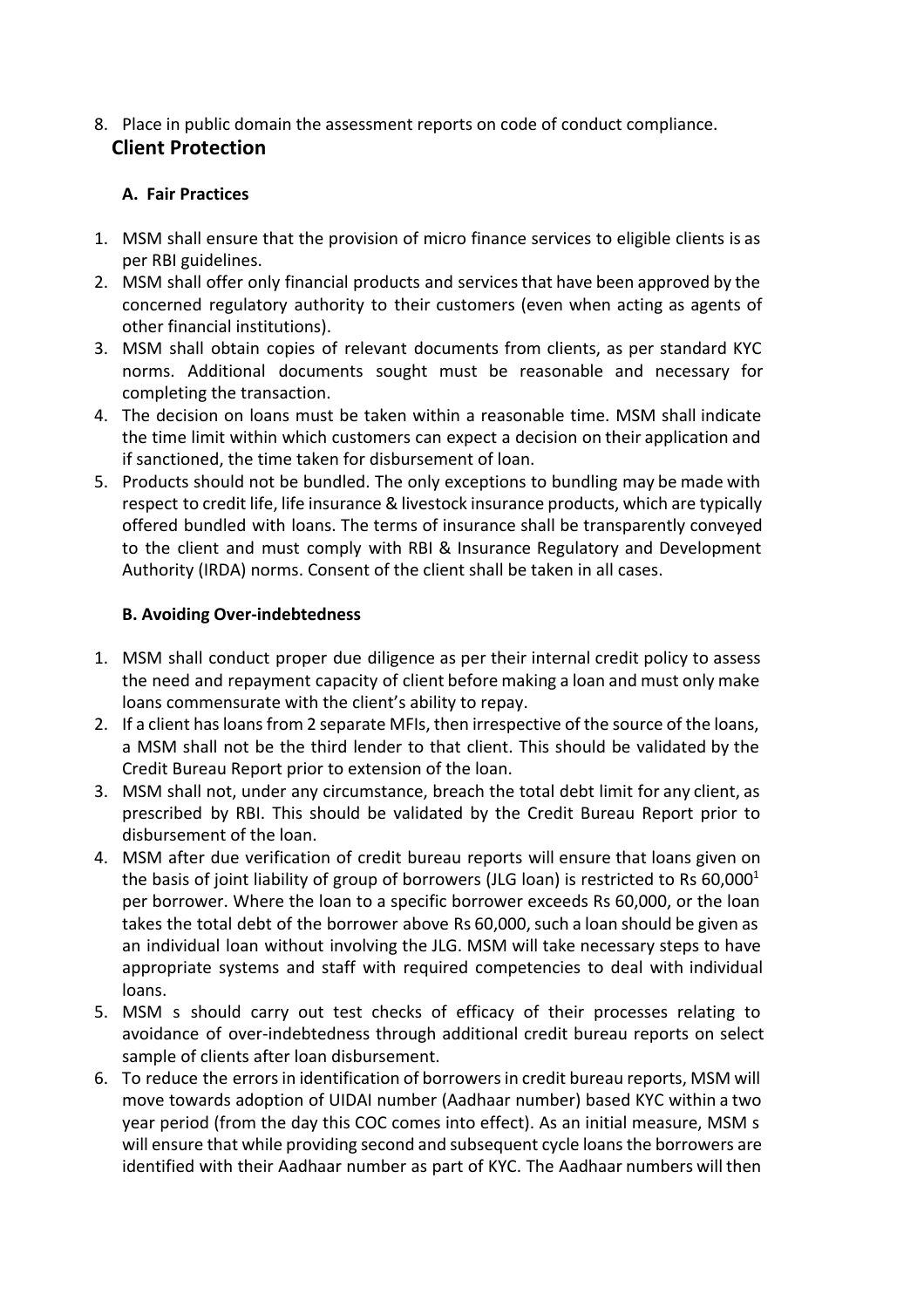be used by the Credit Bureaus for producing CIR.

#### **C. Appropriate interaction and collection practices**

- 1. MSM shall have clearly defined guidelines for employee interactions with clients.
- 2. MSM shall ensure that all staff and persons acting on behalf of the MSM
- a. Use courteous language, maintain decorum, and are respectful of cultural sensitivities during all interaction with clients.
- b. DO NOT indulge in any behaviour that in any manner would suggest any kind of threat or violence.
- c. DO NOT contact clients at odd hours, as per the RBI guidelines for loan recovery agents.
- d. DO NOT visit clients at inappropriate occasions such as bereavement, etc., to collect dues even if two or more successive repayments are not received
- 3. MSM shall provide a valid receipt (in whatever form decided by the MSM ) for each and every payment received from the borrower and record the payment in the loan passbook/loan card with the client.
- 4. MSM shall have a detailed Board approved process for dealing with clients, at each stage of default.
- 5. MSM shall not collect shortfalls in collections from employees and their HR policies must categorically denounce this practice. However in proven cases of frauds by employees the MSM s can recover the money from employees.

#### **D. Privacy of client information**

MSM shall keep personal client information strictly confidential. Client information may be disclosed to a third party subject to the following conditions:

- a. Client has been informed about such disclosure and prior permission has been obtained in writing.
- b. The party in question has been authorized by the client with intimation to the MSM to obtain client information from the MSM .
- c. It is legally required to do so.
- d. This practice is customary amongst financial institutions and available for a close group on reciprocal basis (such as a credit bureau) provided that the i) clients' prior consent has been obtained and ii) the receiver of such information is also bound by these conditions to keep the client information confidential.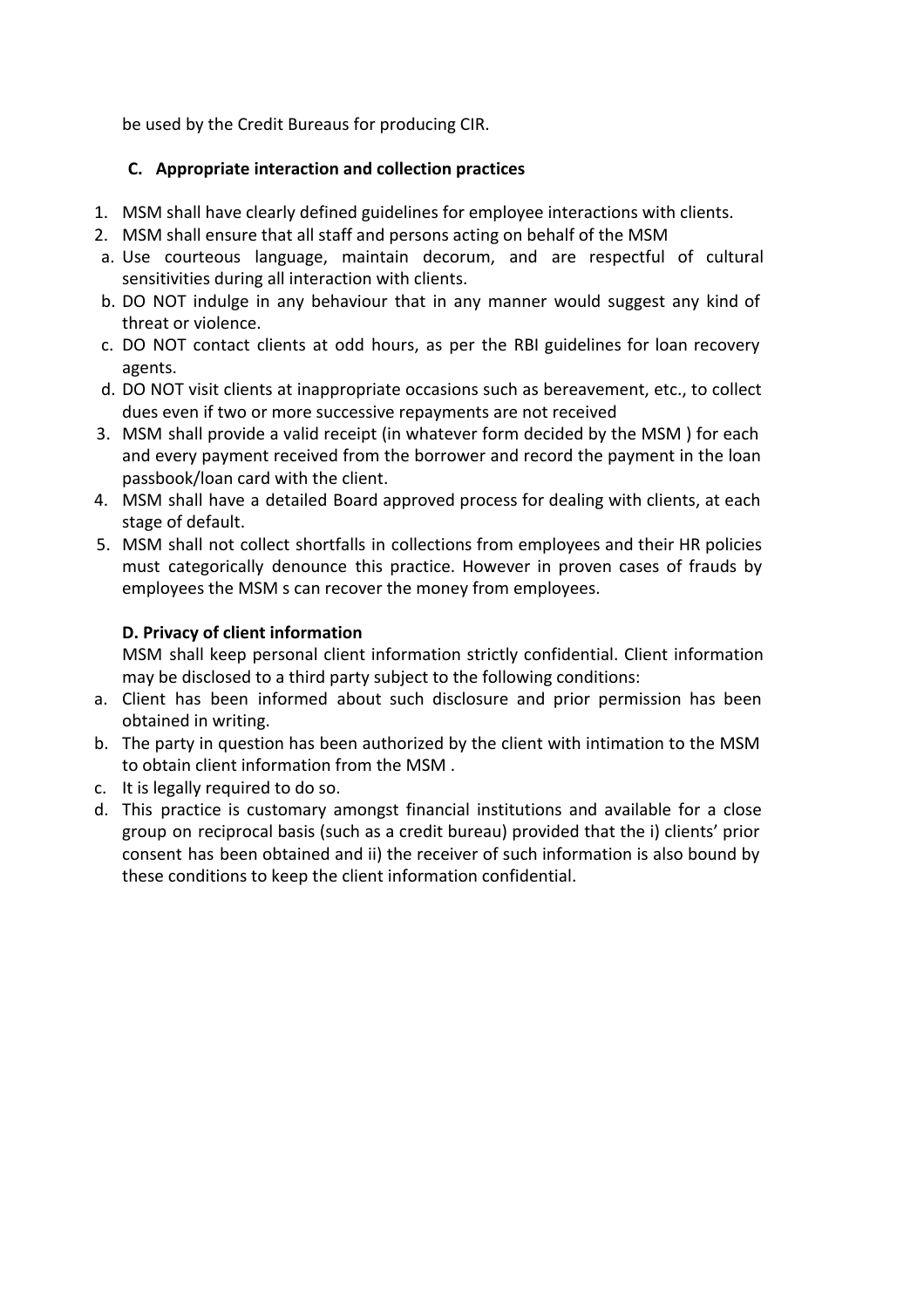# **Governance**

MSM shall incorporate a formal governance system that is transparent and professional, and adopts the following best practices of corporate governance:

- 1. MSM shall observe high standards of governance by inducting persons with good and sound reputation as members of Board of Directors/Governing body and seek to comply with the best standards stipulated in Companies Act, RBI regulations and the Stock Exchange regulations for listed companies(even though the MSM s may not be companies or listed in a stock exchange).
- 2. MSM will endeavour to have independent directors to the extent of  $1/3^{rd}$  of the Governing Board.
- 3. MSM shall have a Board approved debt restructuring product/program for providing relief to borrowers facing repayment stress.
- 4. MSM will appoint an audit committee of the Board with director as chairperson.
- 5. MSM shall ensure transparency in the maintenance of books of accounts and reporting/ presentation and disclosure of financial statements by qualified auditor/s.
- 6. MSM shall put in best efforts to follow the Audit and Assurance Standards issued by the Institute of Chartered Accountants of India (ICAI).
- 7. MSM shall place before the Board of Directors, a compliance report indicating the extent of compliance with this Code of Conduct and the functioning of the grievance redressal mechanism at various level of management, specifically indicating any deviations and reasons therefore, at regular intervals, as may be prescribed by Board.

# **Recruitment**

The code covers all to MSM staff.

- 1. As a matter of free and fair recruitment practice, there will be no restriction on hiring of staff from other MSM s by legitimate means in the public domain like general recruitment advertisements in local newspapers, web advertisements, walk-in interviews, etc.
- 2. Whenever an MSM seeks to recruit an employee in another MFI, it will be mandatory to seek a reference check from the current employer. The reference check will be sought from current employer only after an offer is made and an offer letter isissued to the prospective employee.
- 3. MSM should respond to the reference check request from another MFI within two weeks.
- 4. MSM shall honor notice period as contractually agreed between employer and employee subject to minimum of one month for an outgoing employee.
- 5. MSM shall not recruit an employee of another MFI, irrespective of the grade/level of the employee, without the relieving letter from the previous MSM employer. An exception can however be made in instances where the previous employer (MFI) fails to respond to the reference check request within 20 days. MSM shall provide such relieving letter to the outgoing employee in case he/she has given proper notice, handed over the charge and settled all the dues towards the MFI, except in proven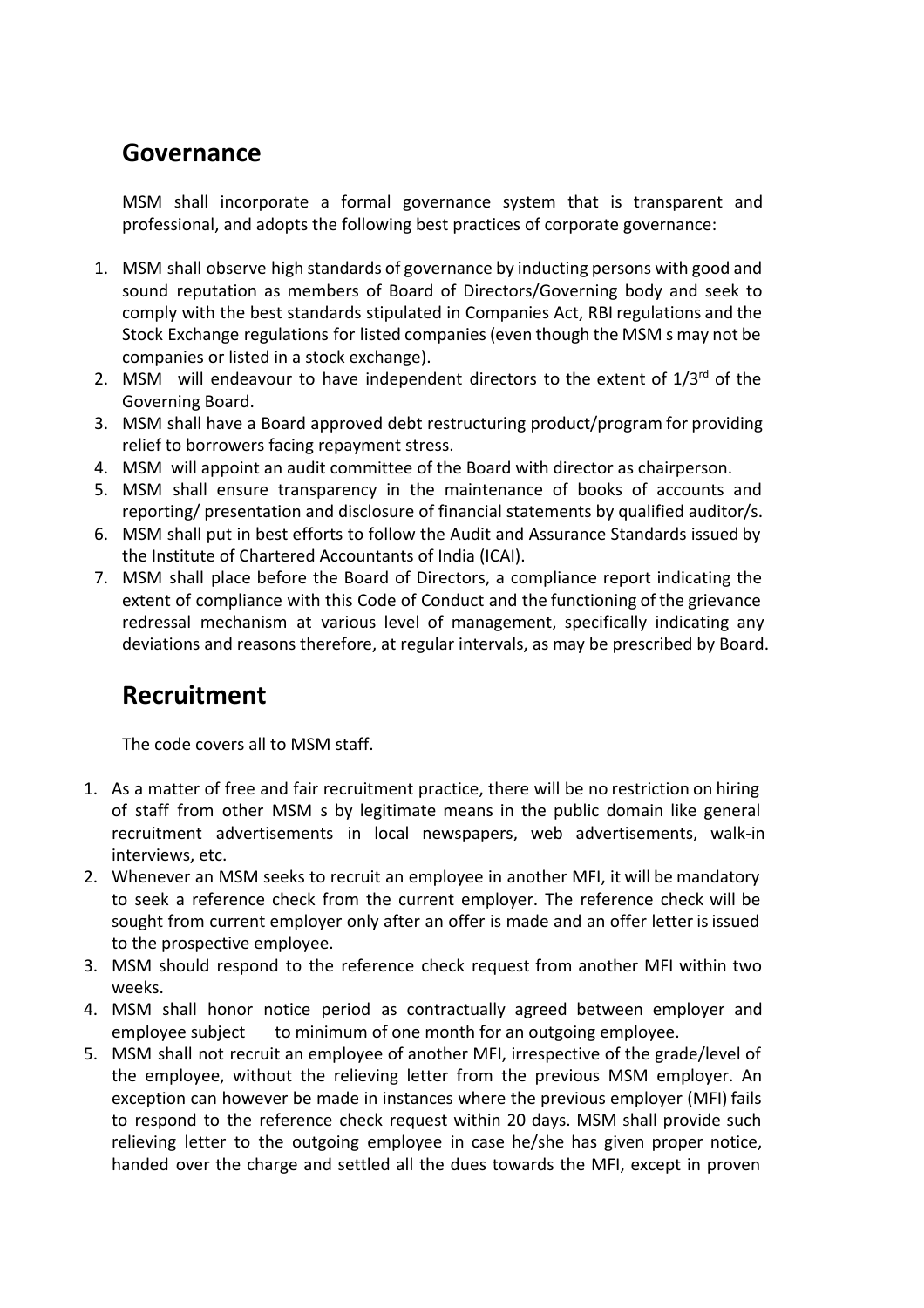cases of fraud or gross misconduct by the employee.

6. Whenever an MSM recruits from another MFI, at a level up to the Branch Manager position, the said employee shall not be assigned to the same block where he/she was serving at the previous employer, for a period of 1 year.

### **Client Education:**

- 1. MSM shall have a dedicated process to raise clients' awareness of the options, choices and responsibilities vis-à-vis financial products and services available.
- 2. New clients must be informed about the organization's policies and procedures to help them understand their rights as borrowers.
- 3. MSM shall ensure regular checks on client awareness and understanding of the key terms and conditions of the products/ services offered / availed. Customer feedback should be gathered, as part of internal audit systems or through some other regular monitoring such as a system of calls to random sample of customers. The feedback from such monitoring should be reported to the board periodically.

### **Data Sharing**

- 1. MSM shall share complete client data with all RBI approved Credit Bureaus, as per the frequency of data submission prescribed by the SRO<sup>2</sup>.
- 2. All MSM s should provide the data and information called for by all supervisory and regulatory bodies including the SRO.

# **Feedback/ Grievance Redressal Mechanism**

- 1. MSM shall establish dedicated feedback and grievance redressal mechanisms to correct any error and handle/receive complaints speedily and efficiently. The minimum standards required of the GRM are i) an easy procedure for recording a complaint over phone with details of phone numbers printed on loan cards, ii) a staff assisted procedure at the branch for recording complaints/ grievances, iii) acknowledgement for receipt of the complaint iv) a time limit for resolution of the complaint, v) a clear appeal procedure in case where customer is not satisfied with the solutions offered by the MSM, vi) nodal staff in the branch to guide customers to lodge grievance with RBI or SRO, vii) assurance to customers that they will be treated fairly despite the complaint/grievance being lodged.
- 2. MSM shall inform clients about the existence and purpose of these mechanisms and how to access them.
- 3. MSM shall designate at least one grievance redressal official to handle complaints and/ or note any suggestions from the clients and make his/ her contact numbers easily accessible to clients.
- 4. MSM shall display contact number and address of SRO (as applicable) nodal official and details of the grievance redressal system of the SRO.
- 5. MSM will have an appropriate mechanism for ensuring compliance with the Code of Conduct.
- 6. Where complainants are not satisfied with the outcome of the investigation conducted by the concerned MSM into their complaint, they shall be notified of their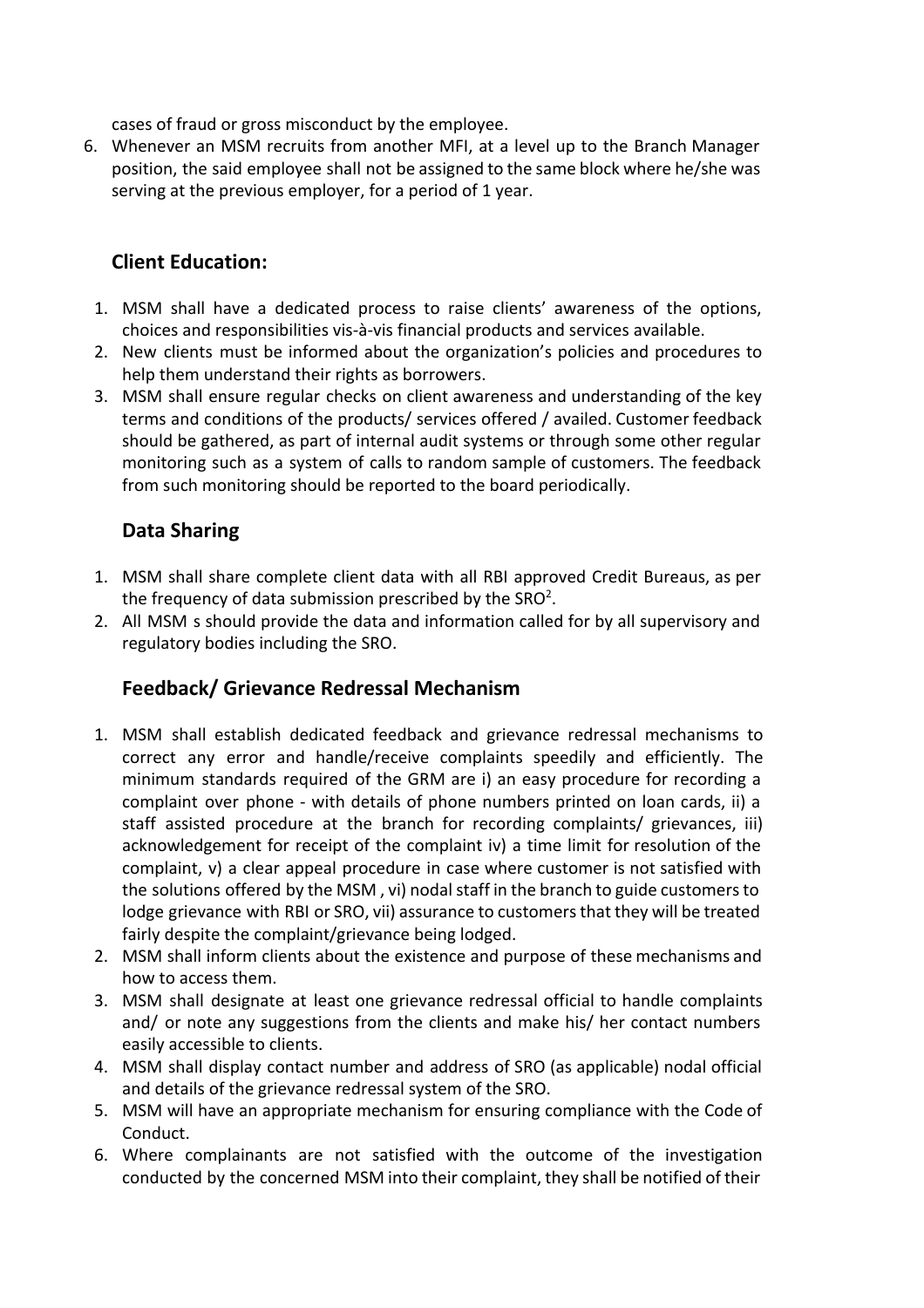right to refer the matter to the grievance redressal mechanism established by the SRO, as applicable.

7. MSM s should prepare a monthly report on grievances received, resolved and pending for a senior management review and periodic reports to the board. SRO shall mean an industry body having been recognized as the Self-Regulatory Organization for NBFC-MFIs by the RBI

#### **CLIENT PROTECTION GUIDELINES**

Shall display the Client Protection Code in all branches and offices in English and the local language, in plain view.

- 1. Shall endeavour to provide micro finance services to all eligible clients, as per RBI guidelines.
- 2. Shall educate clients, staff, and any persons acting on their behalf on the Code of Conduct and its implementation.
- 3. Shall disclose all terms and conditions to the client for all products/services offered, prior to disbursement, in accordance with the Reserve Bank of India's (RBI) fair practices code through the following documents.
	- a. Individual sanction letter
	- b. Loan card
	- c. Loan schedule
	- d. Passbook
- 4. In addition, disclosure should be made through Group/Centre meetings for securing clients' informed consent. (Details can be printed on a paper and all borrowers can sign on the same as acknowledgement of their acceptance).
- 5. Shall communicate all the terms and conditionsfor all products/servicesin the official regional language or a language understood by clients.
- 6. Shall disclose the following terms:
	- a. Rate of interest on a reducing balance method
	- b. Processing fee
	- c. Any other charges or fees howsoever described
	- d. Total charges recovered for insurance coverage and risks covered
- 7. Shall communicate in writing, charges levied for all financial services rendered.
- 8. Shall not collect fee on non-credit products/ services without prior declaration to the client.
- 9. Shall declare all interest and fees payable as an allinclusive APR and equivalent monthly rate.
- 10. Shall follow RBI's guidelines with respect to interest charges and security deposit.
- 11. Shall obtain copies of relevant documents from clients, as per standard KYC norms. Additional documents sought must be reasonable and necessary for completing the transaction.
- 12. Shall disclose reasons for rejection of loans to applicants.
- 13. Shall indicate the time limit within which applicants/customers can expect a decision on their application and if sanctioned, the time taken for disbursement of loan.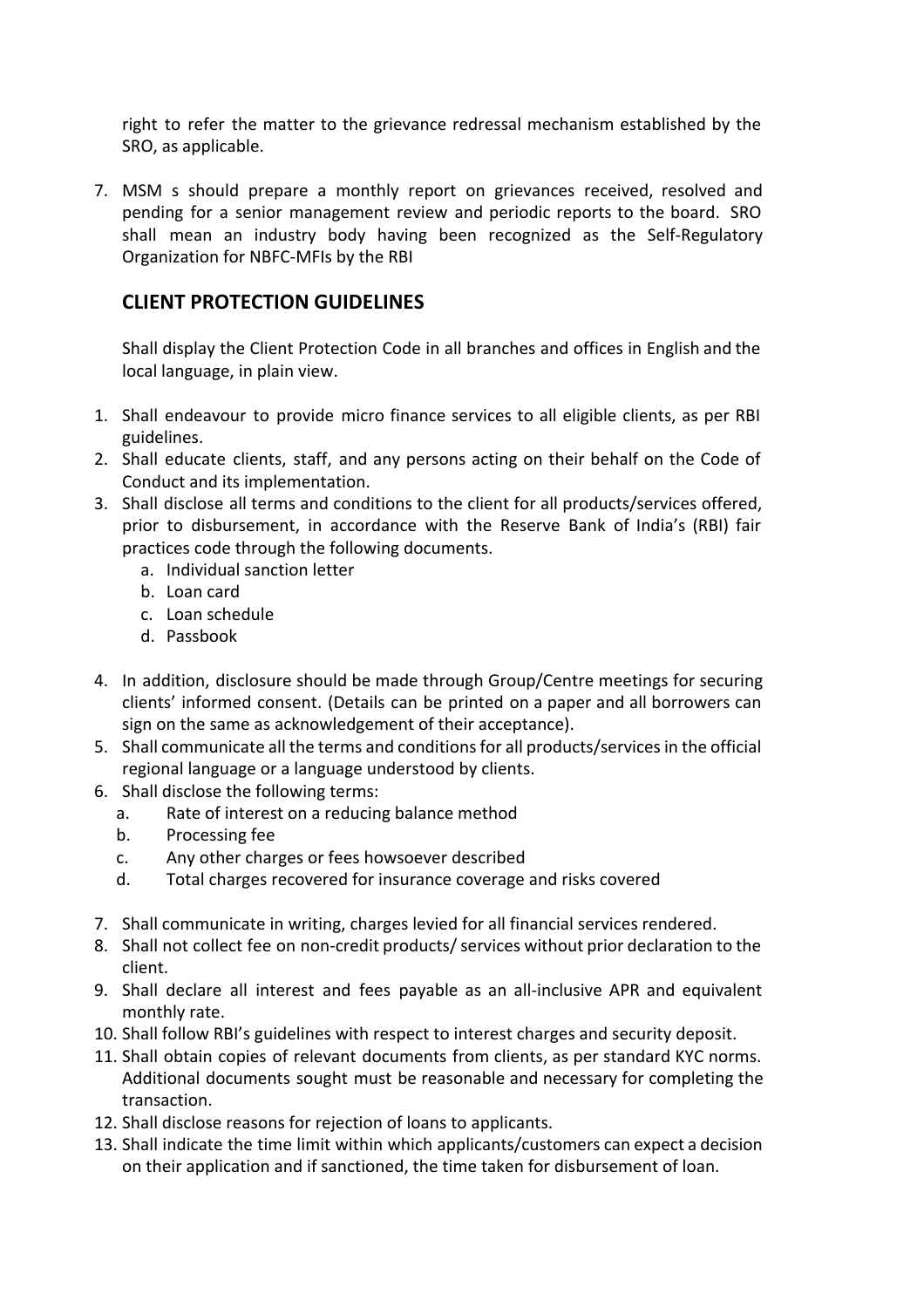- 14. Shall not bundle products, except for credit life, life insurance & live-stock insurance products. The terms of insurance should be transparently conveyed to the customer and must comply with RBI & IRDA norms. Consent of the client must be taken in all cases.
- 15. Shall conduct proper due diligence to assess the need and repayment capacity of client before making a loan and must only make loans commensurate with the client's ability to repay.
- 16. Shall not be the 3rd lender to a client if the client has loans from 2 other lenders (irrespective of the source of loan).
- 17. Shall not breach the total debt limit for any client, as prescribed by the RBI or Central/ State Government or SRO.
- 18. Shall ensure that all employees follow company guidelines for interaction with clients.
- 19. Shall ensure that all staff and persons acting for the MSM or on behalf of the MSM :
	- a Use courteous language, maintain decorum, and are respectful of cultural sensitivities during all interaction with clients.
	- b DO NOT indulge in any behaviour that in any manner that would suggest any kind of threat or violence to clients.
	- c DO NOT contact clients at odd hours, as per the RBI guidelinesfor loan recovery agents.
	- d DO NOT visit clients at inappropriate occasions such as bereavement, sickness, etc., to collect dues.
- 20. Shall provide a valid receipt (in whatever form decided by the MSM ) for each and every payment received from the borrower and record the payment in the loan passbook/loan card with the client.
- 21. Shall follow approved company procedure to deal with client default sensitively.
- 22. Shall follow the debt restructuring mechanism adopted by the MSM for borrowers under liquidity stress.
- 23. Shall keep personal client information strictly confidential.
- 24. Shall disclose client information to a third party only under the following conditions:
	- a) Client has been informed about such disclosure and permission has been obtained in writing.
	- b) The party in question has been authorized by the client to obtain client information from the MSM.
	- c) It is legally required to do so.
	- d) This practice is customary amongst financial institutions and available for a close group on reciprocal basis (such as a credit bureau) provided that the i) clients' prior consent has been obtained and ii) the receiver of such information is also bound by these conditions to keep the client information confidential.
- 25. Shall follow board approved process to raise clients' awareness of the options, choices, and responsibilities vis-à-vis financial products and services available.
- 26. Shall inform all new clients about the organization's policies and procedures.
- 27. Shall inform clients about the existence and purpose of feedback mechanisms and how to access them.
- 28. Shall get an assessment of compliance with the code of conduct carried out by an agency approved by the SRO, once in every 12 to 18 months and place the